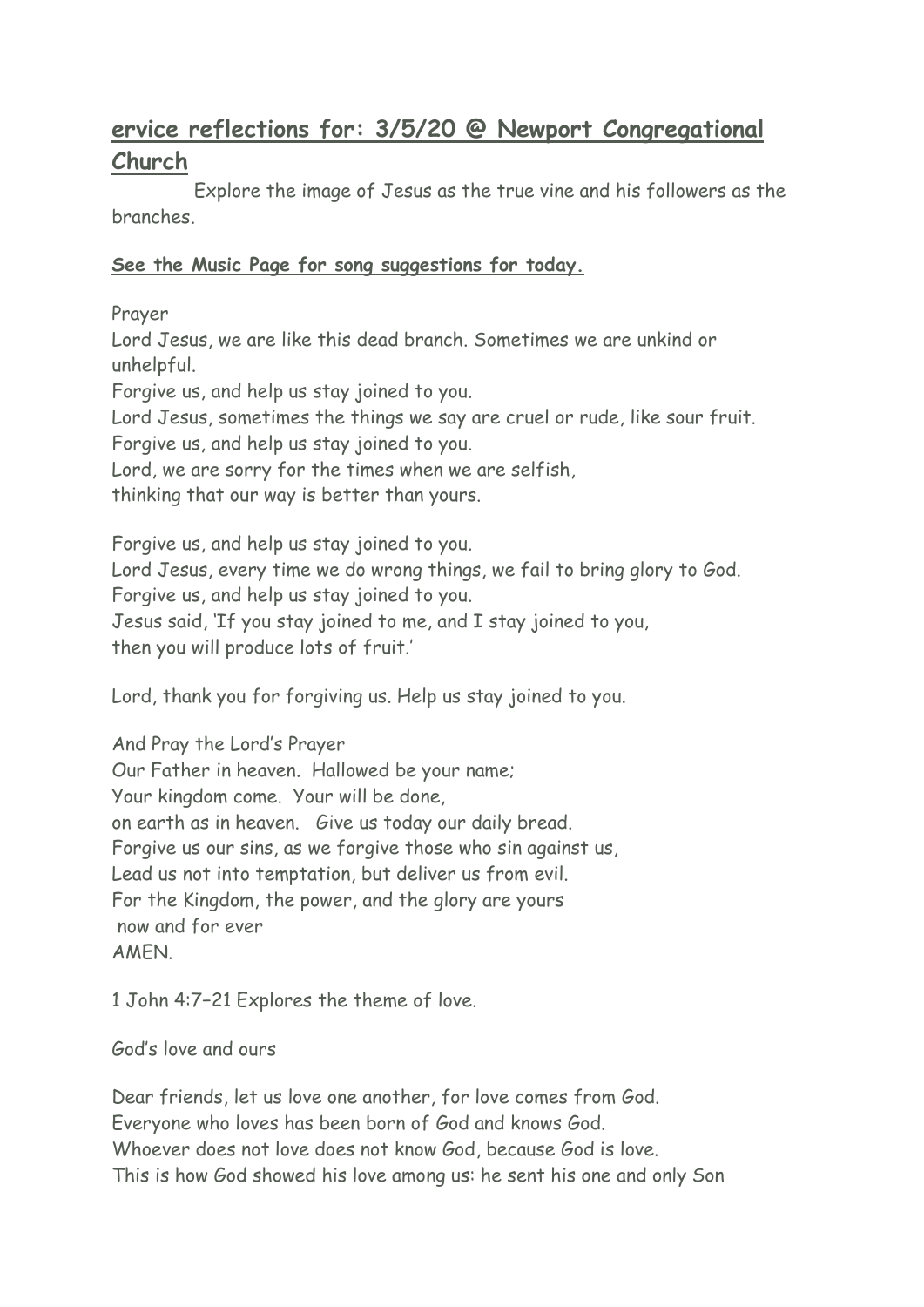into the world that we might live through him. This is love: not that we loved God,

but that he loved us and sent his Son as an atoning sacrifice for our sins. Dear friends, since God so loved us, we also ought to love one another.

No one has ever seen God; but if we love one another,

God lives in us and his love is made complete in us.

This is how we know that we live in him and he in us:

he has given us of his Spirit. And we have seen and testify

that the Father has sent his Son to be the Saviour of the world.

If anyone acknowledges that Jesus is the Son of God, God lives in them

and they in God. And so we know and rely on the love God has for us.

God is love. Whoever lives in love lives in God, and God in them.

This is how love is made complete among us so that we will have confidence on the day of judgement: in this world we are like Jesus. There is no fear in love.

But perfect love drives out fear, because fear has to do with punishment. The one who fears is not made perfect in love. We love because he first loved us.

Whoever claims to love God yet hates a brother or sister is a liar.

For whoever does not love their brother and sister, whom they have seen, cannot love God, whom they have not seen. And he has given us this command: anyone who loves God must also love their brother and sister.

Second Bible reading John 15:1−8 The vine and the branches

'I am the true vine, and my Father is the gardener.

He cuts off every branch in me that bears no fruit, while every branch that does bear fruit he prunes so that it will be even more fruitful. You are already clean because of the word I have spoken to you.

Remain in me, as I also remain in you. No branch can bear fruit by itself; it must remain in the vine. Neither can you bear fruit unless you remain in me. 'I am the vine; you are the branches. If you remain in me

and I in you, you will bear much fruit; apart from me you can do nothing. If you do not remain in me, you are like a branch that is thrown away and withers;

such branches are picked up, thrown into the fire and burned.

 If you remain in me and my words remain in you, ask whatever you wish, and it will be done for you. This is to my Father's glory, that you bear much fruit,

showing yourselves to be my disciples.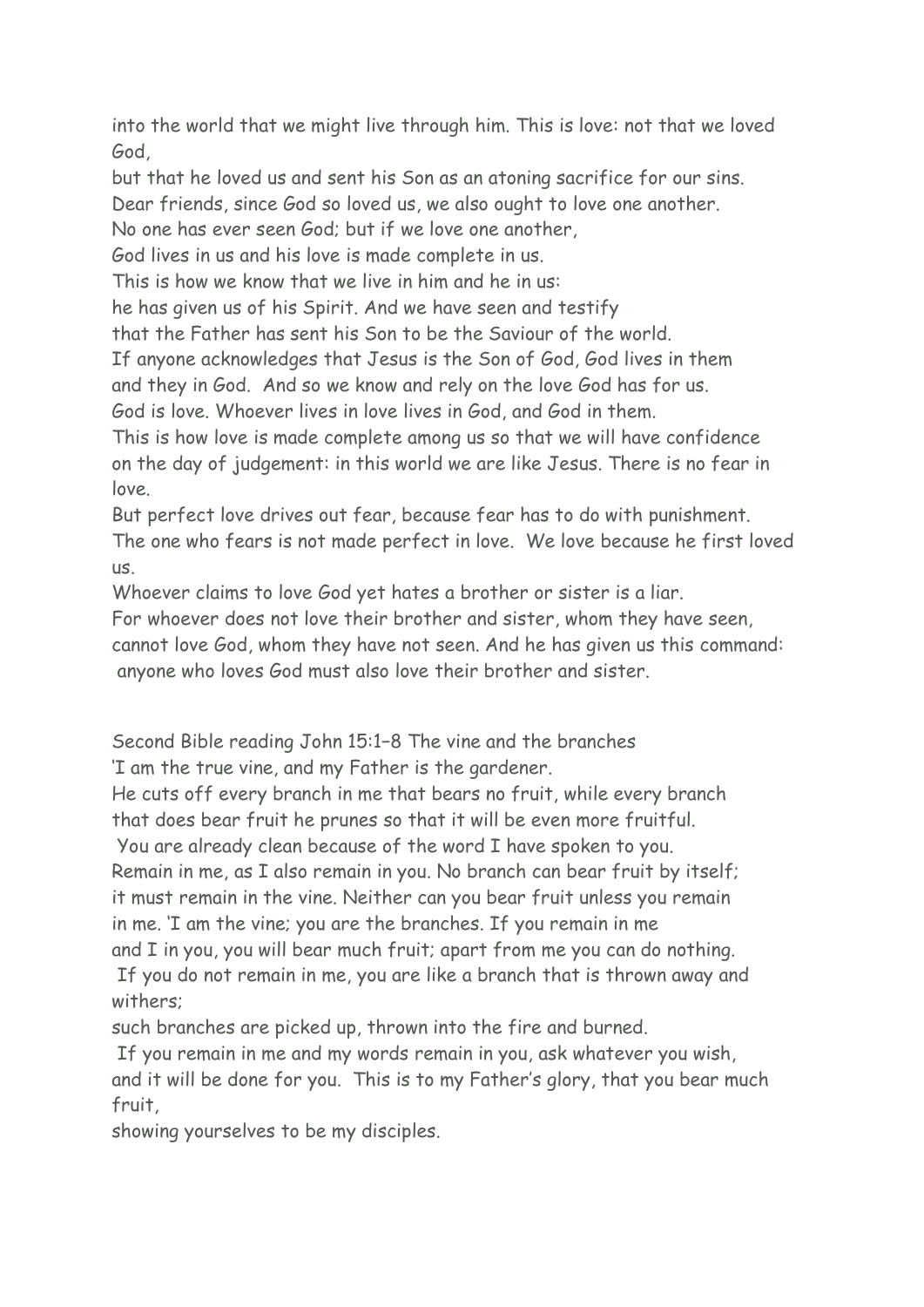In the Hebrew Scriptures, Israel was frequently likened to a vine that God had planted (see Psalm 80:8−16; Isaiah 5:1−7; Jeremiah 2:21).

This vine had, sadly, only produced bad grapes despite all that had been done for it.

So when Jesus describes himself as the true vine, (John 15:1), this is deeply significant.

Anyone who wishes to belong to God's people must 'remain in the vine' (v 4). It is only through staying in relationship with him that we can 'bear fruit' as God intends we should (vs 2,4,8).

Whether we think of 'the fruit of the Spirit' (Galatians 5:22,23) or acts of mercy and justice, we are reminded that God has not put us on earth to twiddle our thumbs but to live out the life of Jesus in the nitty-gritty challenges that life and relationships bring.

Of course the model for living a life of love is God himself.

His love was shown once and for all in that he sent 'his one and only Son into the world that we might live through him' (1 John 4:9).

Imagine the cost to the Father of making the Son 'the atoning sacrifice for our sins' (v 10)!

This is costly, sacrificial love that takes the initiative and carries the blame and the shame so that others may be free of it.

We are called to be like this in our relationships with one another.

As it says in John 15, it is as we allow his words to remain in us (v 7), especially his command to love one another as he has loved us (v 12), that we will remain in the vine (v 4), experience wonderful answers to prayer (v 7), and bear much fruit to the Father's glory

 $(v 8)$ .

Are we like plants? We are created by God and we grow. How are we not like plants? We don't grow flowers. Imagine if someone says that we don't grow (Spiritual) fruit!

What fruit do we grow? What sort of fruit should we be producing? There was a big clue in the Bible reading.

How should we display the fruit? Being helpful; loving people even when they are unkind to us; looking after lonely people.

What aids growth? What conditions are needed for real plants to grow? Light, water and soil.